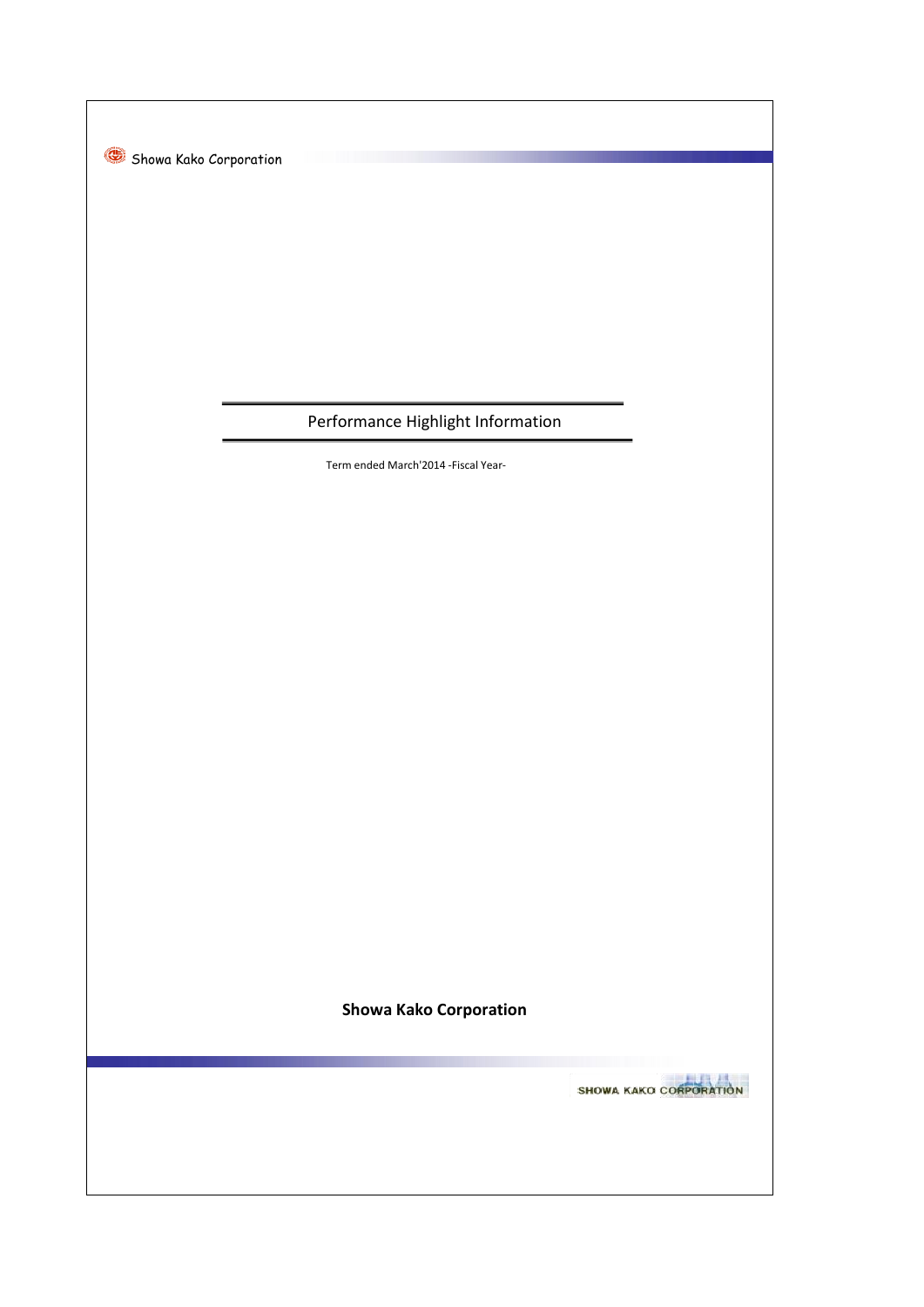## **Performance Highlight (Consolidated)**







Actual progress rate for the full-year plan



22.6% 44.6% 69.1% 92.4% - 23.1% 23.1% 23.1% 23.1% 47.3% 69.1% 104.8% - 23.1% 23.1% 23.1% 23.1% 23.1% 23.1% 23

 Planned figures Actual progress rate for the full-year plan



\* 4 Consolidated Companies are Showa Enterpise, Showa Kako Corporation , Kyushu Kako and Satsuma Kako. In addition, S.K Bio Co., Ltd., Kyushu and Chemical Co., Ltd has merged with Showa Chemical Co., Ltd. Sanwa oil Engineering Co., Ltd.,from 1st October, 2013.

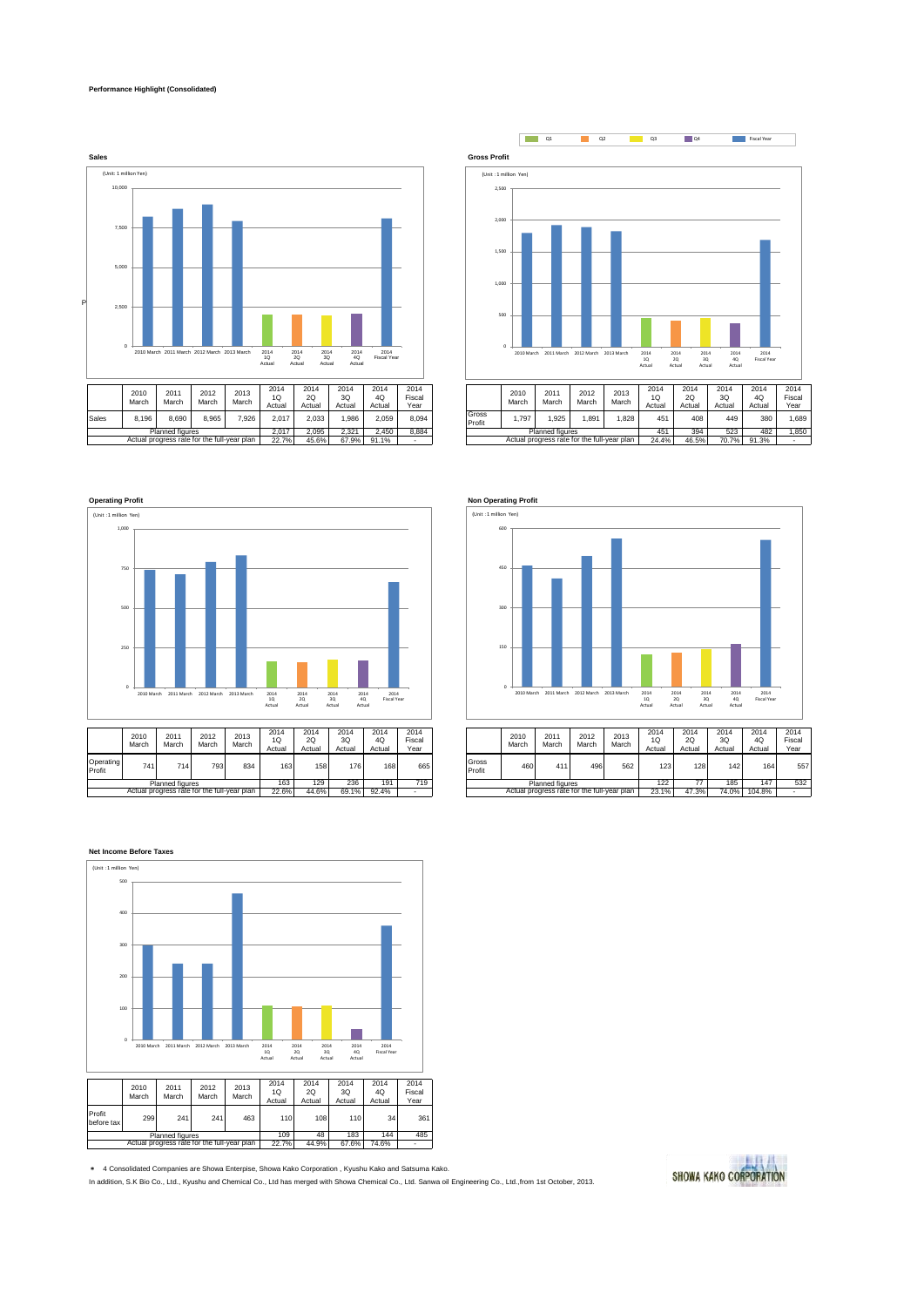## **Performance Higllights (Non Consolidated)**









| 014<br>1Q<br>ctual | 2014<br>2Q<br>Actual | 2014<br>3Q<br>Actual | 2014<br>4Q<br>Actual | 2014<br>Fiscal<br>Year |                         | 2010<br>March | 2011<br>March                               | 2012<br>March | 2013<br>March | 2014<br>1Q<br>Actual | 2014<br>2Q<br>Actual | 2014<br>3Q<br>Actual | 2014<br>4Q<br>Actual | 2014<br>Fiscal<br>Year |
|--------------------|----------------------|----------------------|----------------------|------------------------|-------------------------|---------------|---------------------------------------------|---------------|---------------|----------------------|----------------------|----------------------|----------------------|------------------------|
| 69                 | 64                   | 57                   | 63                   | 253                    | <b>Non</b><br>Operating | 189           | 201                                         | 173           | 178           | 54                   | 57                   | 46                   | 83                   | 240                    |
| 69                 | 43                   | 102                  | 94                   | 308                    |                         |               | Planned figures                             |               |               | 54                   | 18                   | 76                   | 72                   | 221                    |
| 22.4%              | 43.3%                | 61.8%                | 82.2%                | -                      |                         |               | Actual progress rate for the full-year plan |               |               | 24.6%                | 50.2%                | 71.2%                | 108.7%               |                        |



SHOWA KAKO CORPORATION